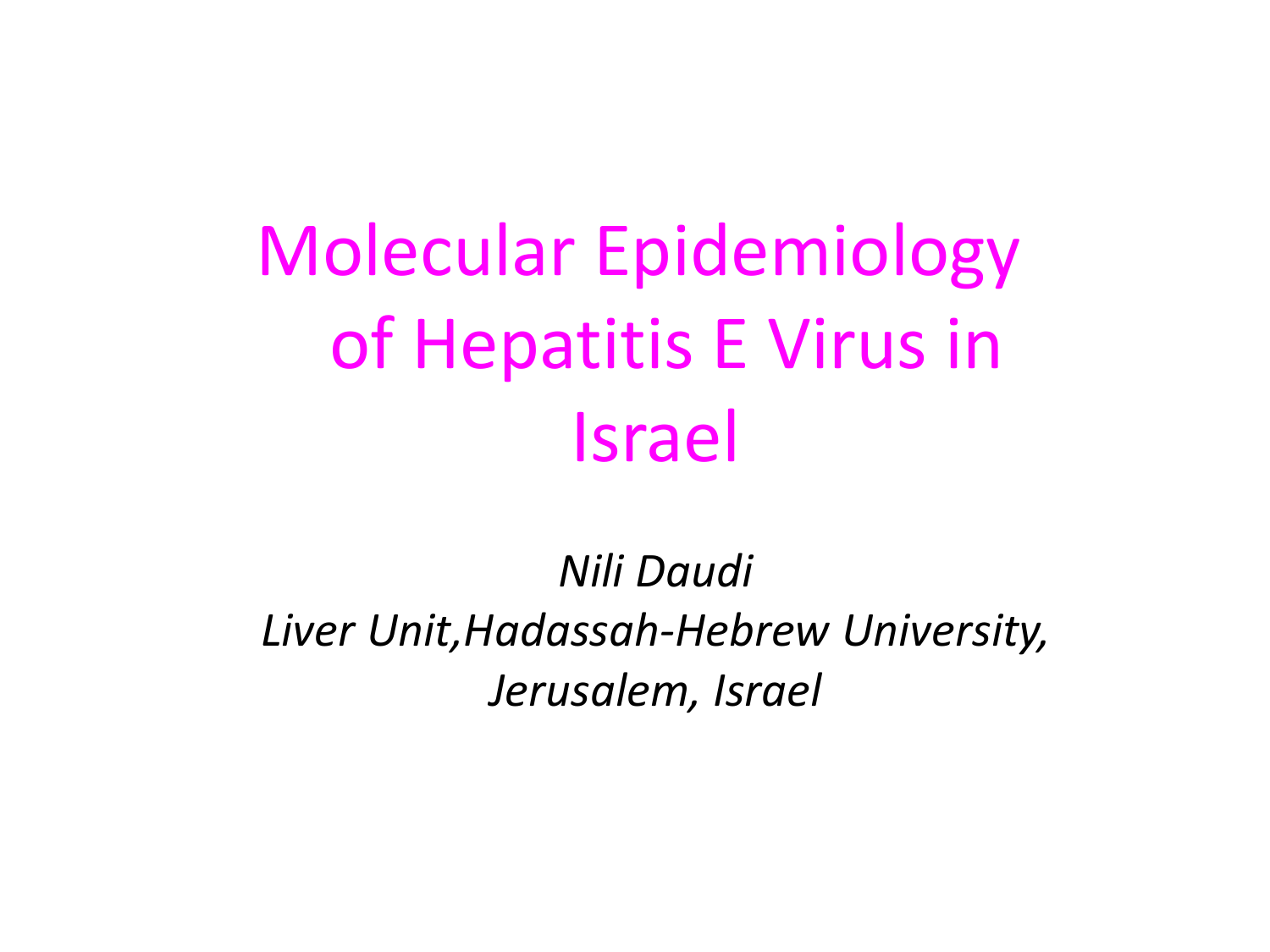#### Hepatitis E Virus

 RNA Virus ~7.2 Kb length 3 ORF's-ORF 1,2,3



[Hepatology 2011:54:2218-2226](http://onlinelibrary.wiley.com/doi/10.1002/hep.24674/full)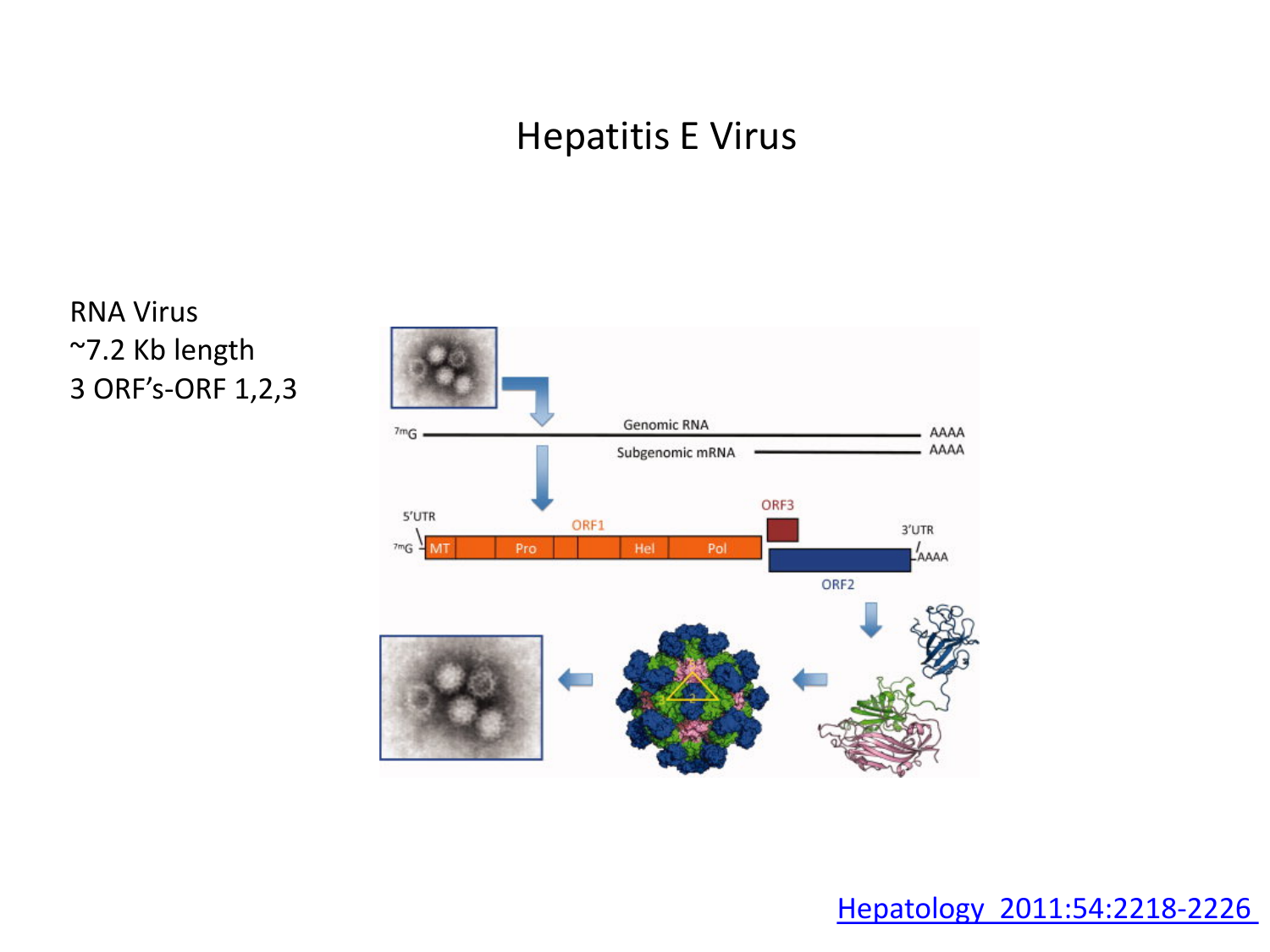#### Distribution of HEV genotypes

4 genotypes identified for HEV

Genotype 1 and 2 are restricted to human

Genotypes 3 and 4 are zoonotic and have a broader host range

Interspecies transmission has been demonstrated for HEV genotypes 3 and 4

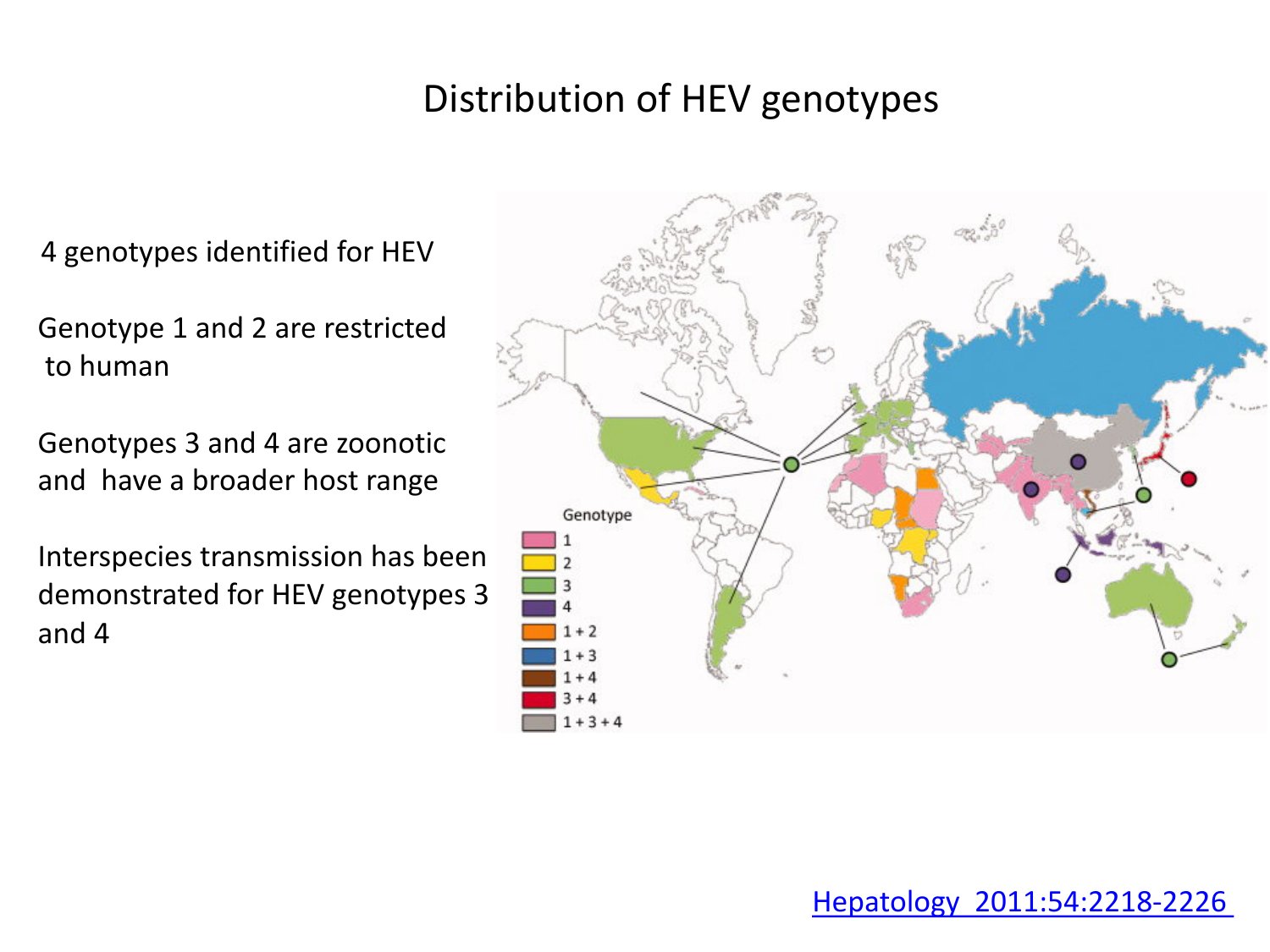HEV Prevalence in Israel

October 1996-February 2013

•Total 580 samples tested for HEV-RNA

•51 were positive for HEV-RNA 51/580 (8.8%)

•14 samples sequenced (6 travel related, 4 foreign workers and 4 non travel related)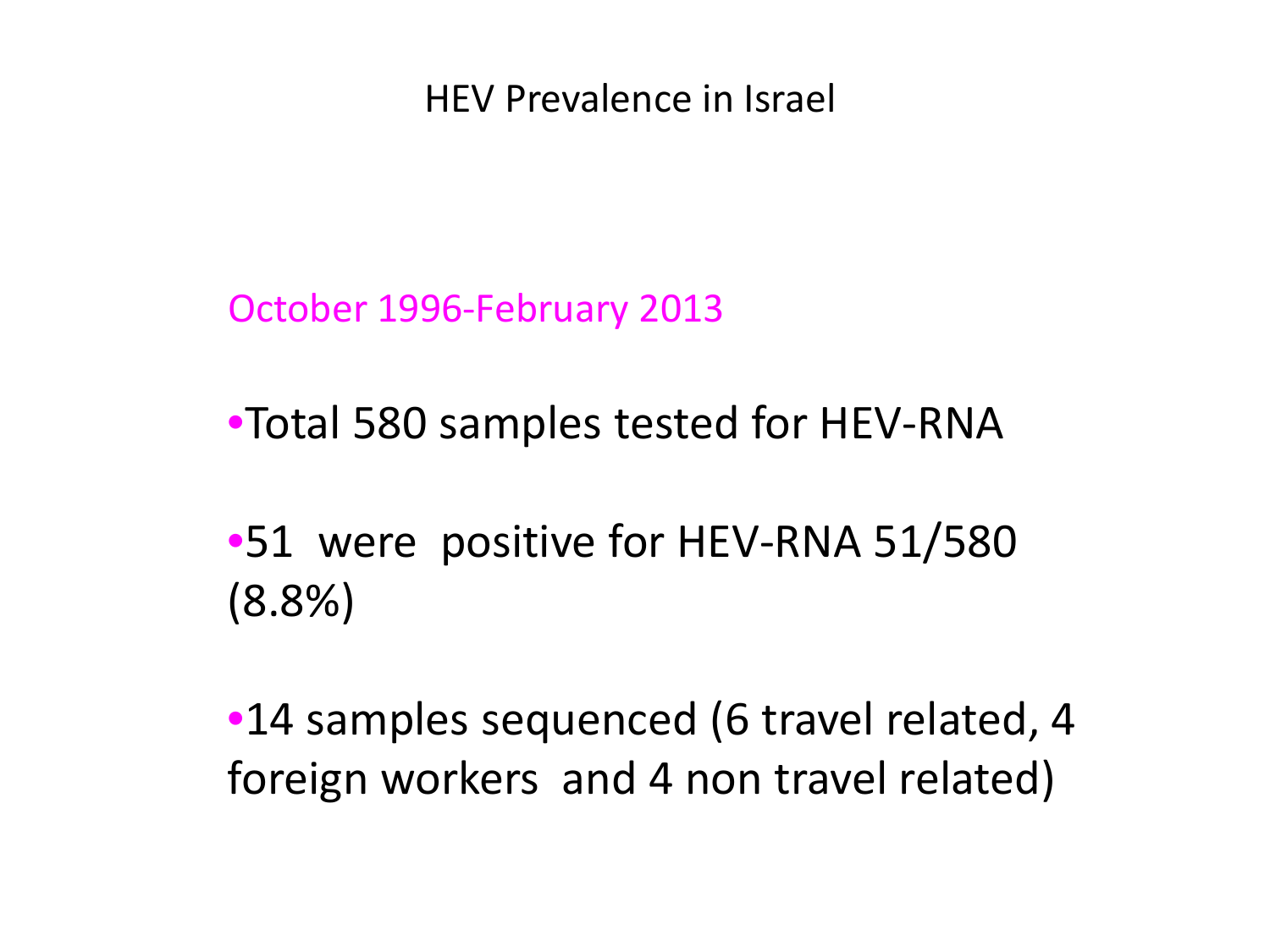#### Distribution of HEV genotypes (I)



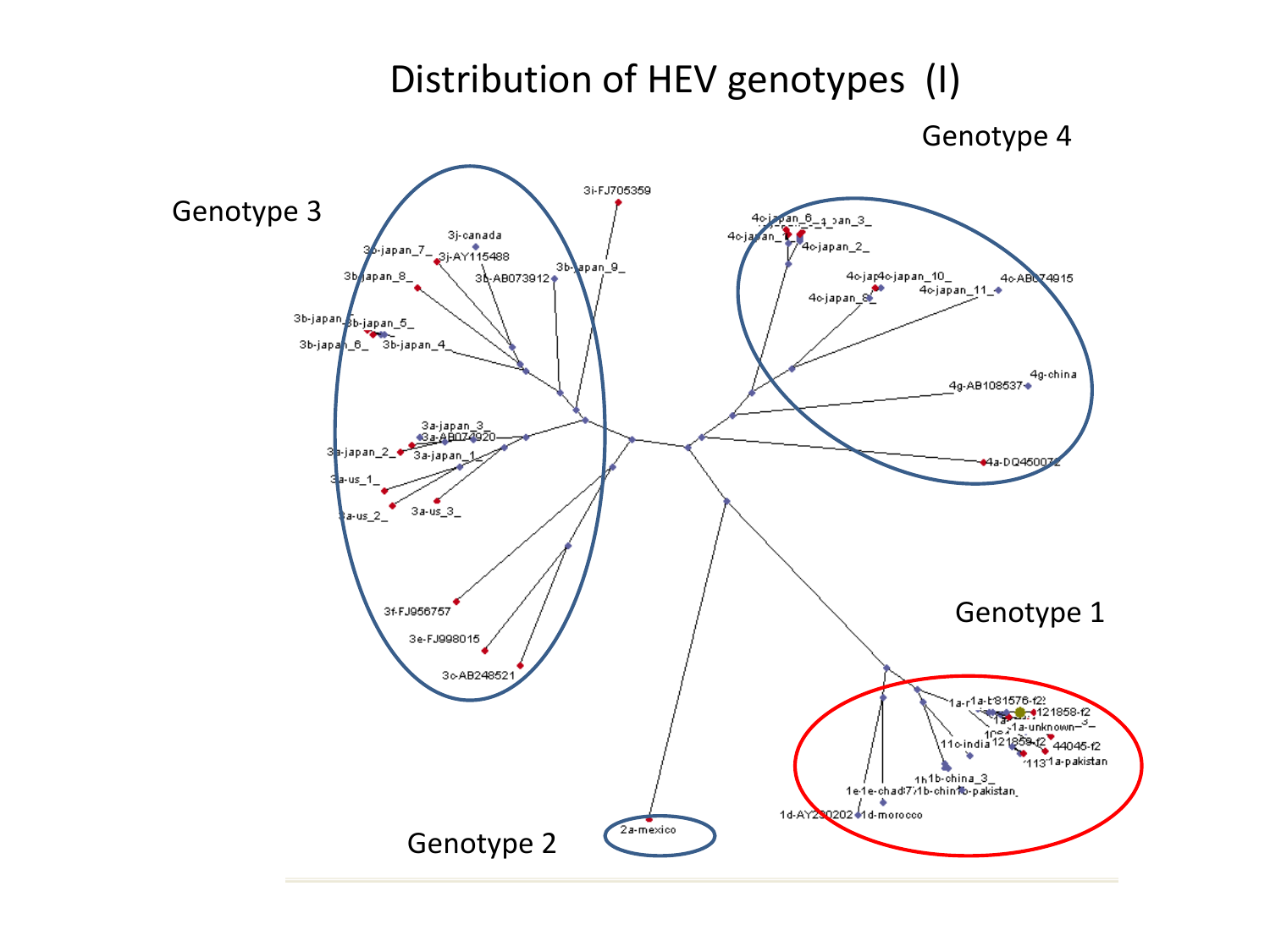#### Distribution of HEV genotypes (II)

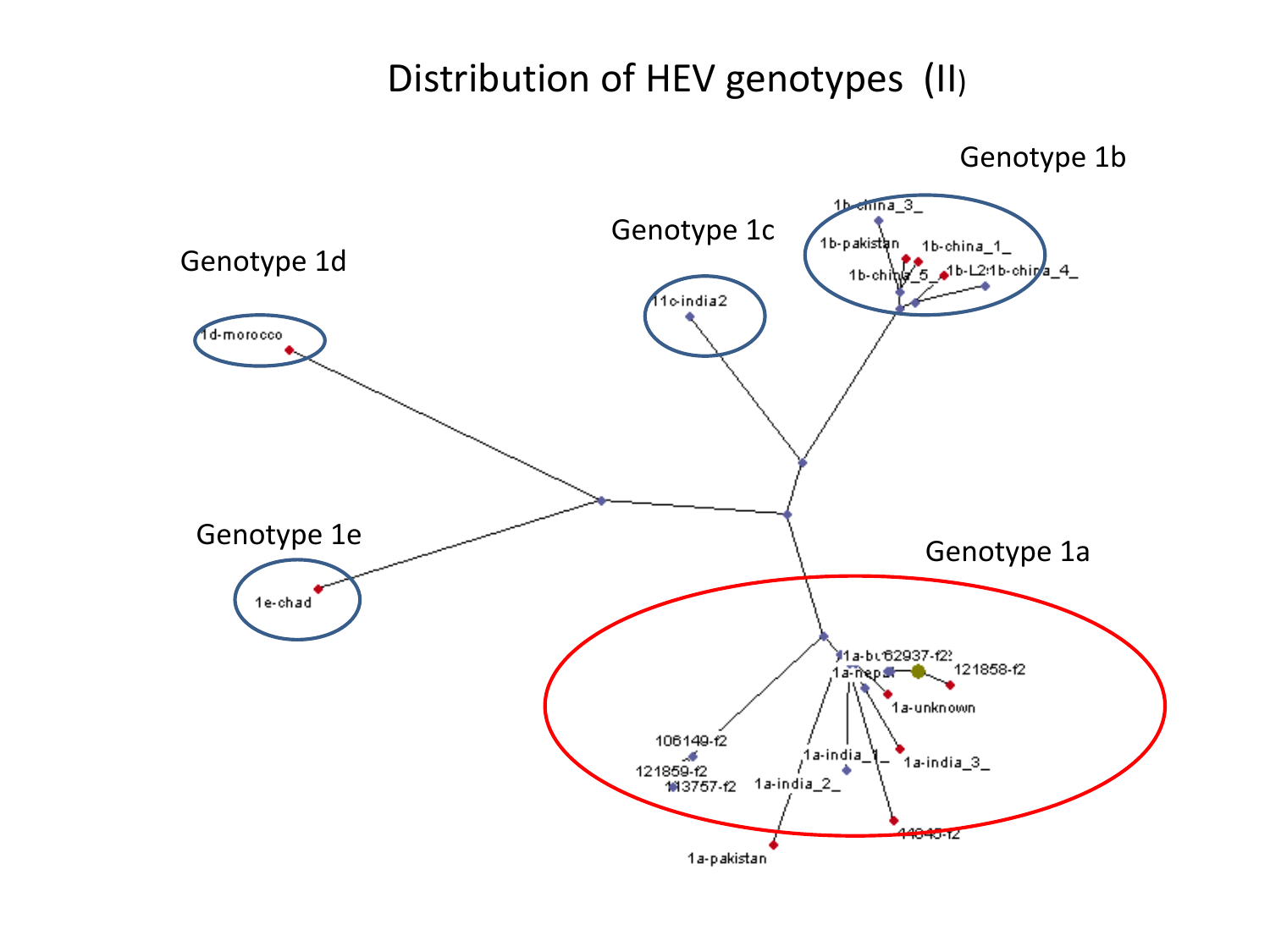#### Distribution of HEV genotypes (III)

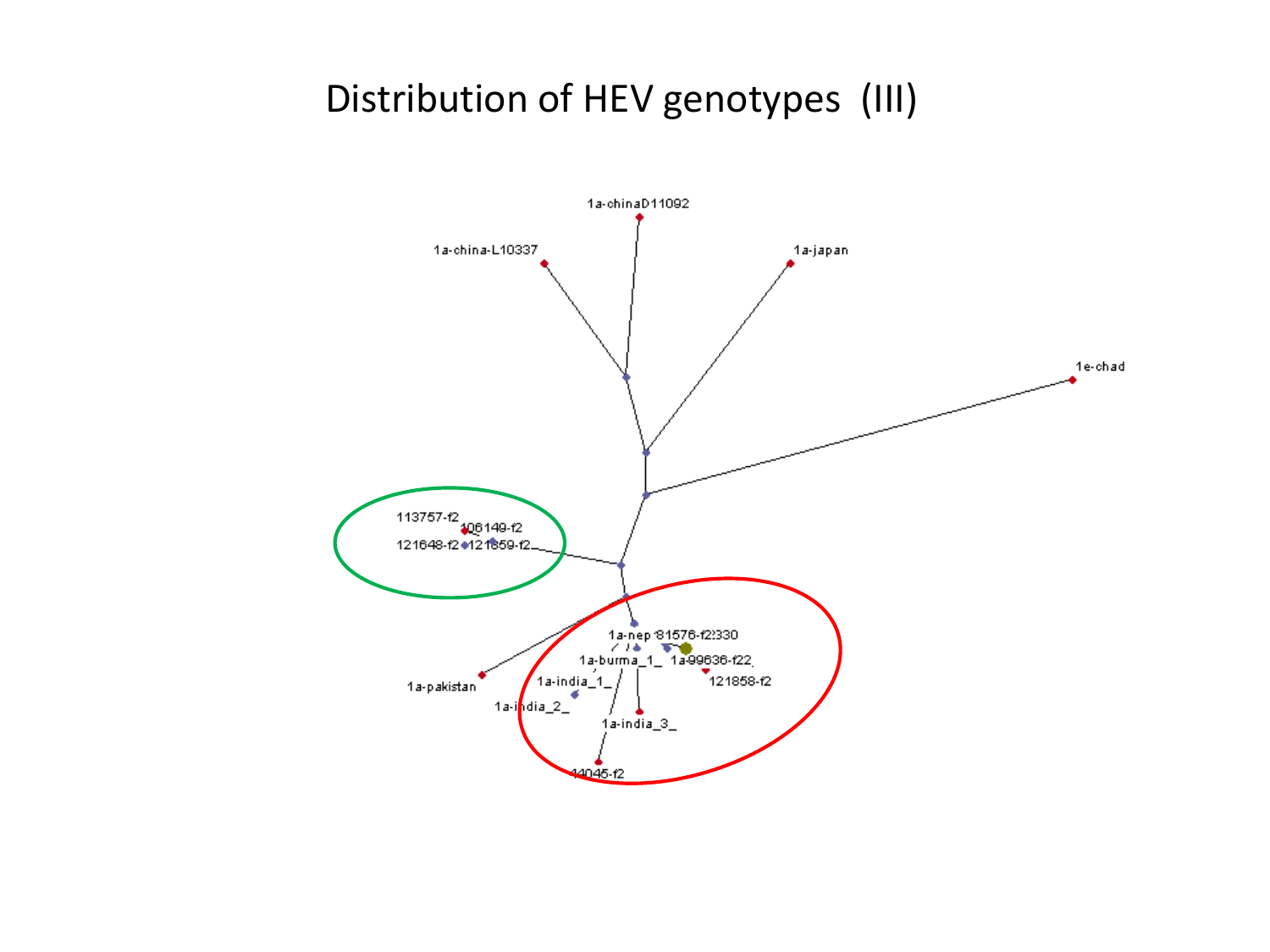### Serogic diagnosis anti HEV IgG and anti HEV IgM

#### 316 samples tested for anti-HEV IgG and anti-HEV IgM

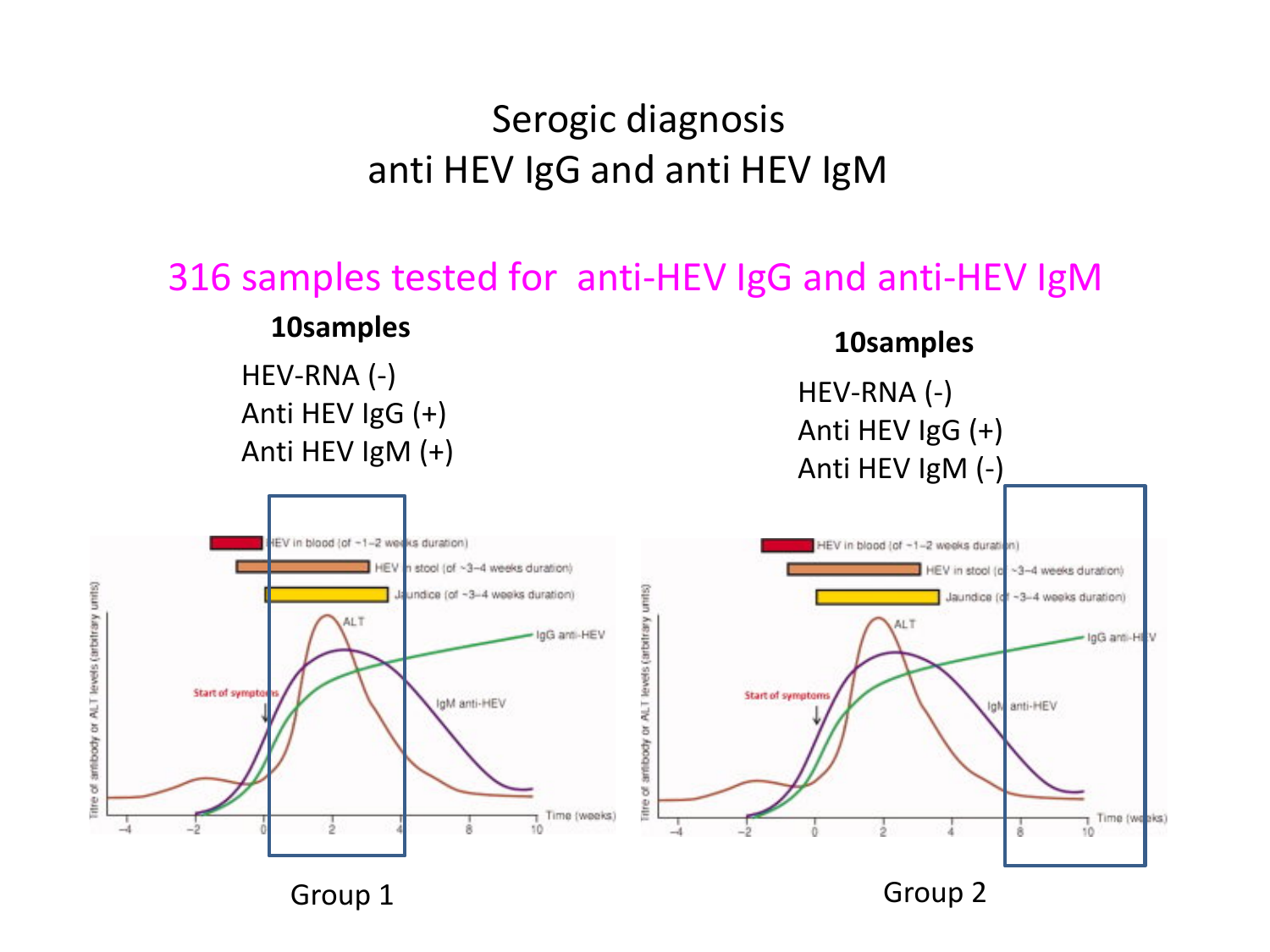## conclusions

•HEV RNA is identified in Israel ,in both travelers and non travel related patients.

•All samples identified as genotype 1a

•Diagnosis of HEV infection should be confirmed by evidence for both HEV RNA and serological tests for anti-HEV antibodies